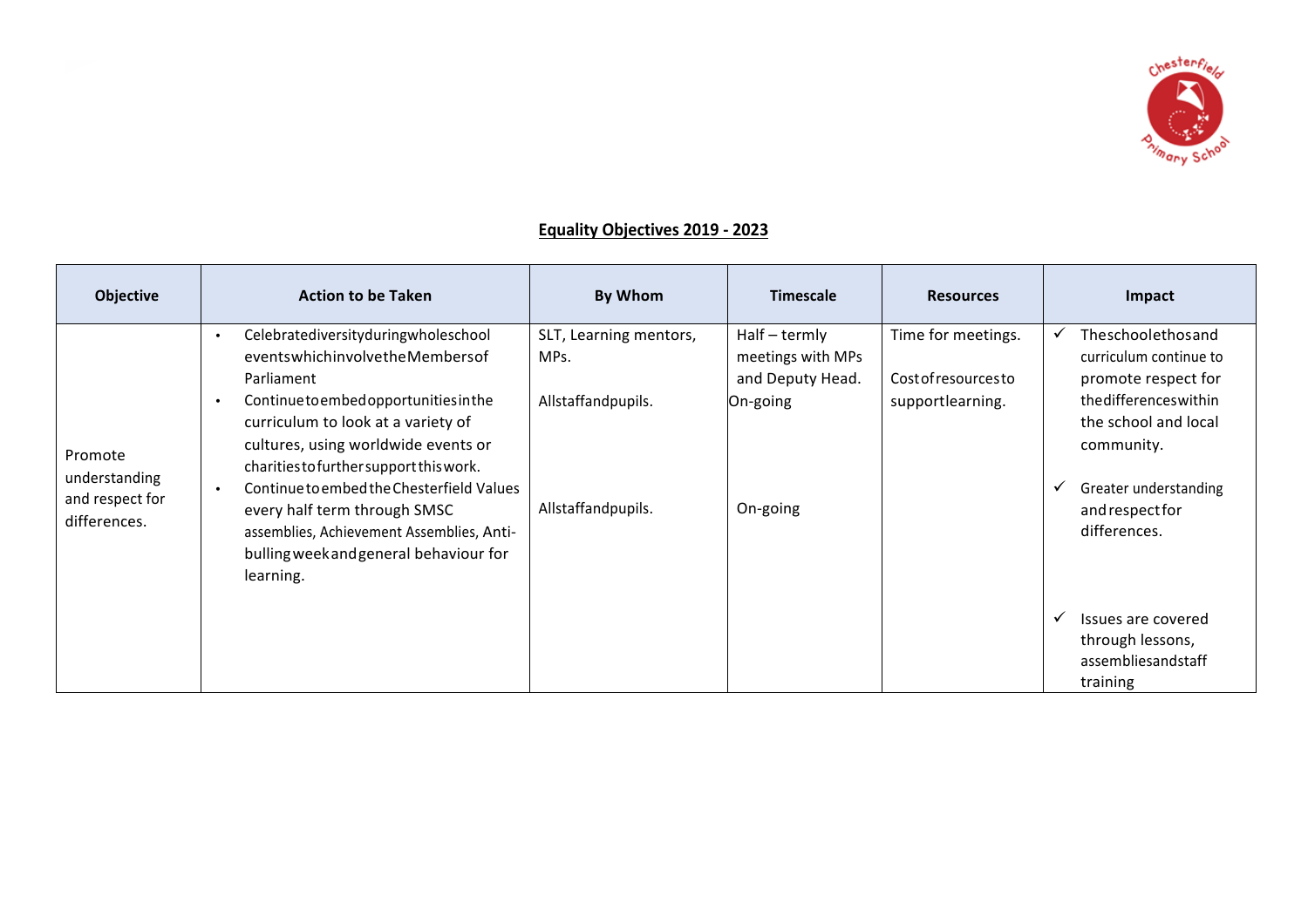| Objective                                                                                                                                                             | <b>Action to be Taken</b>                                                                                                                                                                                                                                                                                                                                                                                                                                                                                                                                                                                                                    | By Whom                                                                | <b>Timescale</b>                                                                                                                                                                                             | <b>Resources</b>                                                                   | Impact                                                                                                                                                                                                                                                                                                                                                                                                               |
|-----------------------------------------------------------------------------------------------------------------------------------------------------------------------|----------------------------------------------------------------------------------------------------------------------------------------------------------------------------------------------------------------------------------------------------------------------------------------------------------------------------------------------------------------------------------------------------------------------------------------------------------------------------------------------------------------------------------------------------------------------------------------------------------------------------------------------|------------------------------------------------------------------------|--------------------------------------------------------------------------------------------------------------------------------------------------------------------------------------------------------------|------------------------------------------------------------------------------------|----------------------------------------------------------------------------------------------------------------------------------------------------------------------------------------------------------------------------------------------------------------------------------------------------------------------------------------------------------------------------------------------------------------------|
| Improve provision<br>for pupils for<br>whom English is an<br>additional<br>language,<br>particularly new<br>arrivals at the early<br>stage of English<br>acquisition. | Ensureappropriatetrainingisrolledout<br>throughout the year to support teachers in<br>the delivery of teaching and learning for<br>EALpupils.<br>Monitor provision of resources.<br>Further enhance opportunities for<br>parents to understand how to support<br>their learning.<br>Develop rigour of identification,<br>assessment monitoring, evaluation of<br>provision and outcomes of EAL pupils at all<br>stages of English acquisition.<br>Develop detailed baseline assessment and<br>regulartrackinginordertoidentify<br>additionalneeds/barrierstolearning.<br>Interventions implemented where<br>appropriate across a year group. | Senior Leadership Team,<br>Middle Leaders,<br>Teachers, Support Staff. | CPD for all staff<br>Termly progress<br>meetings.<br>Termly achievement<br>and progress data<br>reportedtoLGB.<br>Termly monitoring<br>visitsbytheLGB.<br>Termly visit from<br>School Improvement<br>Advisor | Time for<br>meetings/plan<br>training.<br>Cost of resources to<br>supportlearning. | Effective and purposeful<br>feedbackforlearning.<br>Improved outcomes of<br>pupilsnewtoEnglish,<br>particularly in EYFSand<br>KS1incoresubjects.<br>Teachingandlearning<br>observations<br>demonstrate a range of<br>ways to meet the needs<br>ofpupilswithEAL(use of<br>resources, differentiated<br>planning, focusgroups,<br>keyvocab etc).<br>Clearprogressinpupils'<br>booksidentifiedthrough<br>book scrutiny. |